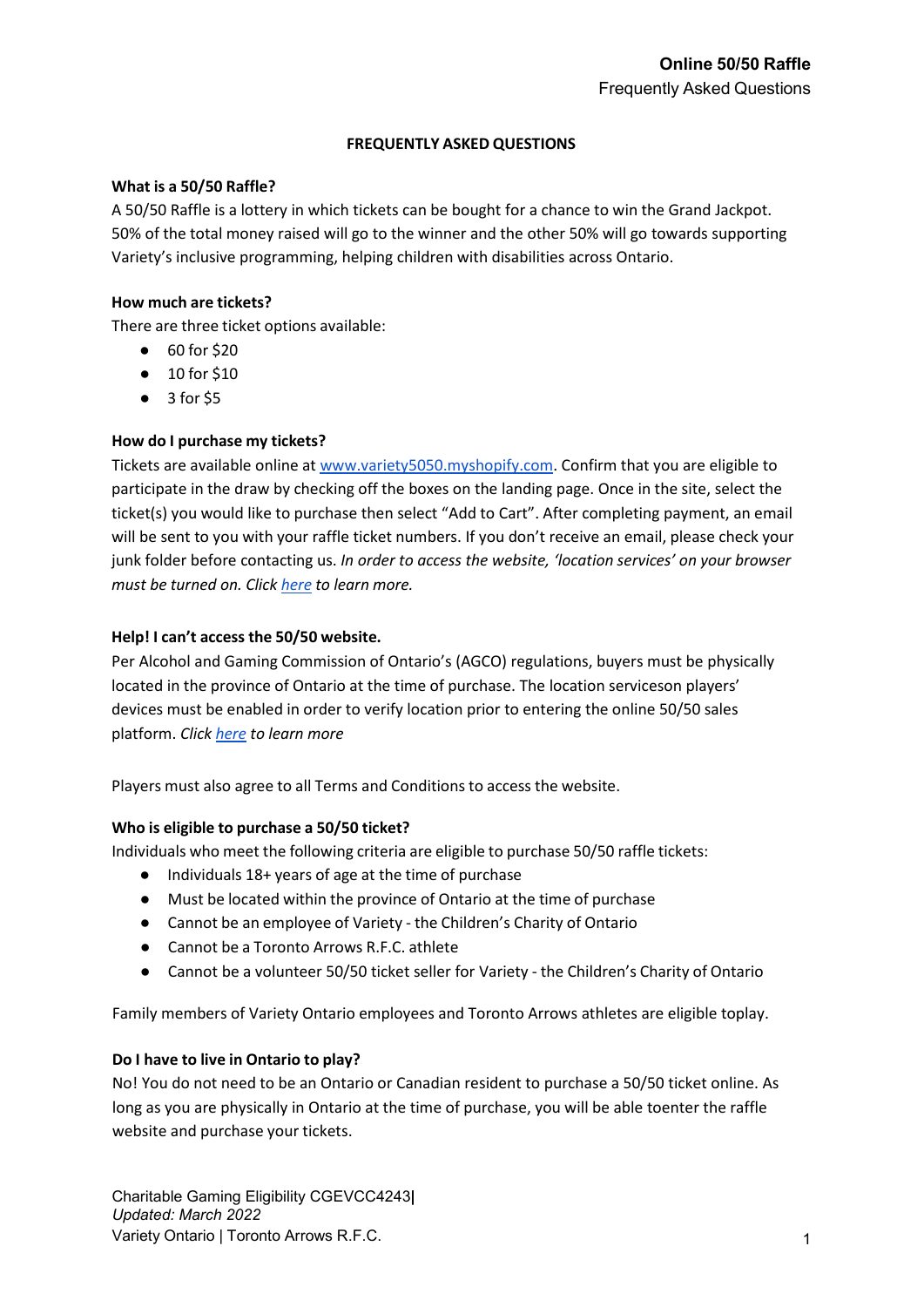## **How can I pay for my online ticket?**

The following payment options are available: VISA, MasterCard, and American Express.

## **How long will each raffle run for?**

Dates for each raffle will be listed on [www.variety5050.myshopify.com.](http://www.variety5050.myshopify.com/) Raffle lengths vary depending on the Toronto Arrows game schedule.

#### **When will winning numbers be drawn?**

Winning numbers will be drawn on the last day of the raffle. If a live game is happening on the draw date, the number will be drawn 70 minutes into gameplay.

#### **Where will winning numbers be posted?**

All winning numbers will be announced after the draw takes place via Variety Ontario's social media channels (@VarietyOntario on Facebook, @VarietyOntario on Instagram, and @Variety Ontario on Twitter) as well as on our website: [www.varietyontario.ca/variety5050.](http://www.varietyontario.ca/variety5050) If a Toronto Arrows home game is being played, the winner will be announced at the game.

# **Help! I bought my tickets but I didn't receive my numbers.**

When you purchase your tickets, you will be asked to either input an email address or phone number.

*If you inputted an email address:* Please check your junk or spam folders in the event that it was flagged by your email provider.

*If you inputted a phone number:* Please ensure you are inputting a mobile phone number as you will be texted a link with your ticket numbers.

If you are still unable to find your ticket numbers, please email [variety5050@varietyontario.ca](mailto:variety5050@varietyontario.ca) and we can resend your ticket numbers to you.

#### **I won! How do I claim my prize?**

Winners can contact [aturnbull@varietyontario.ca](mailto:aturnbull@varietyontario.ca) to claim their prize. Winners will be asked to provide Government-issued I.D. proving they are at least 18 years of age, as well as their ticket with the winning number. Once the claim process is completed, a cheque will be issued and mailed to the winner within 30 days of the claim date. Winners must claim their prize within six (6) months of the draw date.